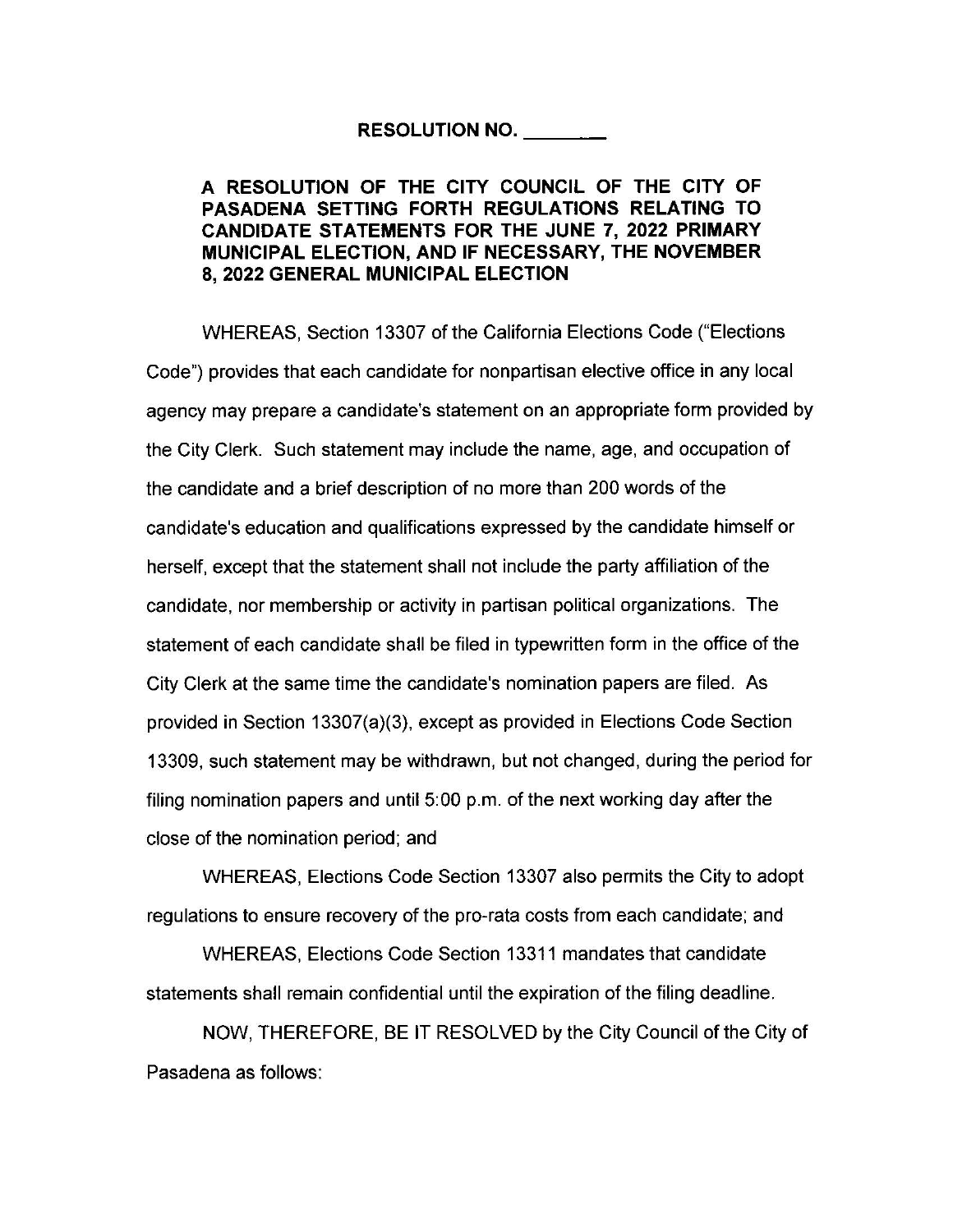SECTION 1. The City Clerk shall advise all persons to whom nominating papers are issued of the provisions of the Elections Code pertaining to said candidate's statement and the City's requirements thereunder.

SECTION 2. A statement must be filed by the candidate at the same time the candidate's nominating papers are filed.

SECTION 3. No candidate will be permitted to include additional statements or materials in the sample ballot pamphlet.

SECTION 4. A deposit of not less than \$600.00 for each district candidate for Member of the City Council requesting publication of a candidate's statement pursuant to the Elections Code. The deposit is due at the time the nominating papers and candidate's statement are filed.

Candidates who wish to include Spanish translations of their candidate statements in the English booklet shall pay printing costs to include the translated statement. Candidates will pay the estimated costs at the time nomination papers and candidate's statements are filed, with the estimated costs being equal to the amount required for the printing of the English statement.

SECTION 5. A candidate in the General Municipal Election on November 8, 2022, who desires to have a candidate's statement printed, shall be required to make an additional deposit, in amounts estimated by the Los Angeles County Registrar-Recorder/County Clerk and provided to the candidates no later than July 18, 2022. Candidate statements for the General Municipal Election shall be filed with a deposit (amount to be determined) with the City Clerk no later than 5:30 p.m. on Friday, August 12, 2022. A candidate may elect either to file the same candidate statement printed for the Primary Municipal Election or to file a different statement. The filing requirement may be met either by filing a written request from the candidate to use the same candidate statement, or by filing the

2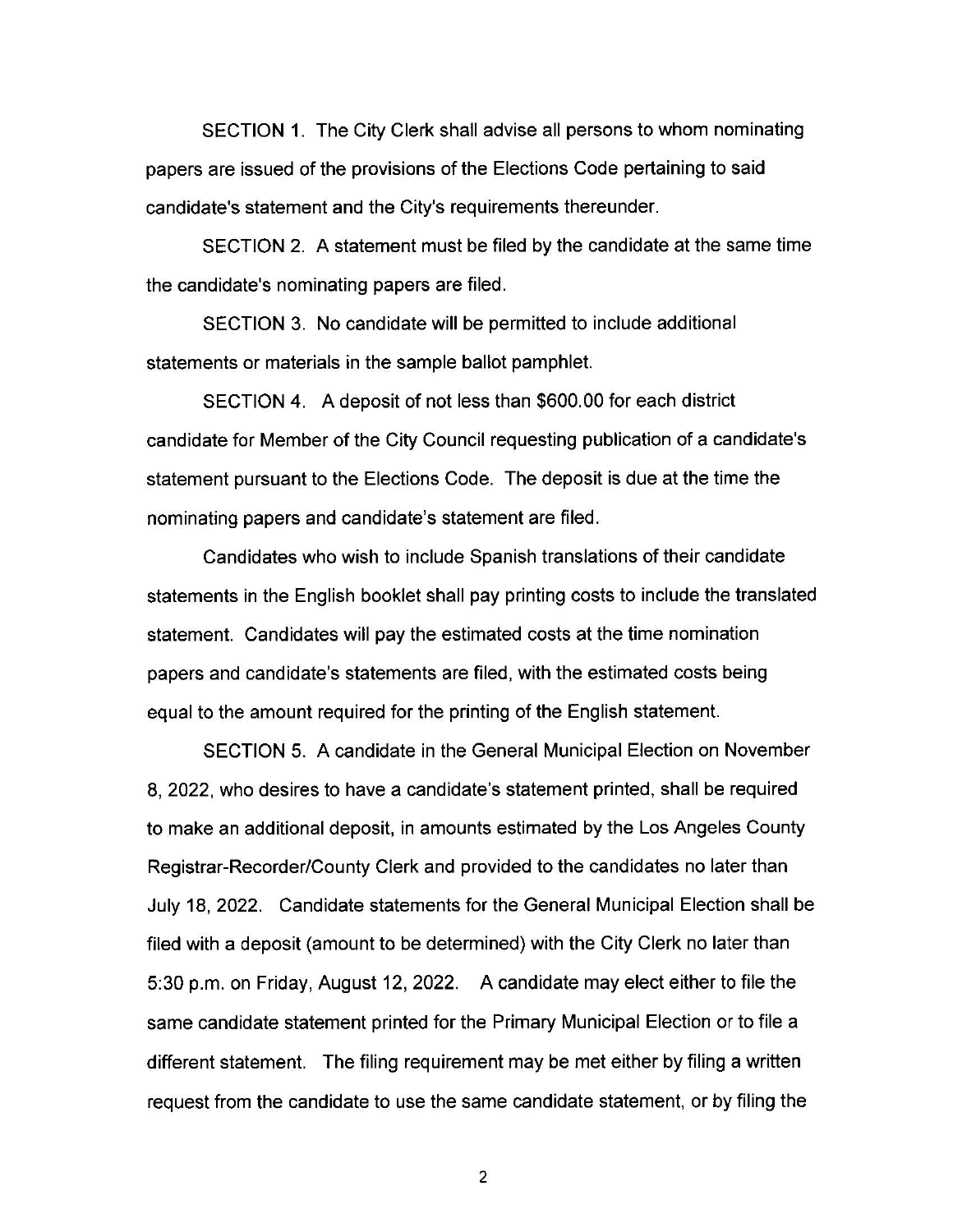text of a new statement, along with the required deposit with the City Clerk by the August 12, 2022 deadline.

SECTION 6. Each candidate filing such statement shall be liable for a pro-rata share of the actual cost of printing the candidate's statement in English, or any additional languages requested by the candidate but not required under the Federal Voting Rights Act. No candidate will be charged a pro-rata share of costs incurred as a result of complying with the Federal Voting Rights Act of 1965. The Director of Finance shall bill each candidate for the actual pro-rated costs of printing the candidate's statement, if required, and such bill shall be due and payable immediately upon receipt thereof. If the actual cost is less than the deposit, the Director of Finance shall refund any excess deposit to the candidate within 30 days of the election.

SECTION 7. Pursuant to the Federal Voting Rights Act, candidate statements will be translated into all languages required by the Los Angeles County Registrar-Recorder/County Clerk. It is the County's policy to print singlelanguage ballot books, with voters receiving election information in the requested language. For voters in Pasadena that have self-designated as English proficient, they will receive an English only booklet.

SECTION 8. All translations shall be provided by professionally-certified translators. The Los Angeles County Registrar-Recorder/County Clerk shall allow: bold type, italics, underlining, capitalization, indentations, and leading hyphens. The Los Angeles County Elections Official shall comply with all recommendations and standards set forth by the California Secretary of State regarding occupational designations and other matters relating to elections.

3